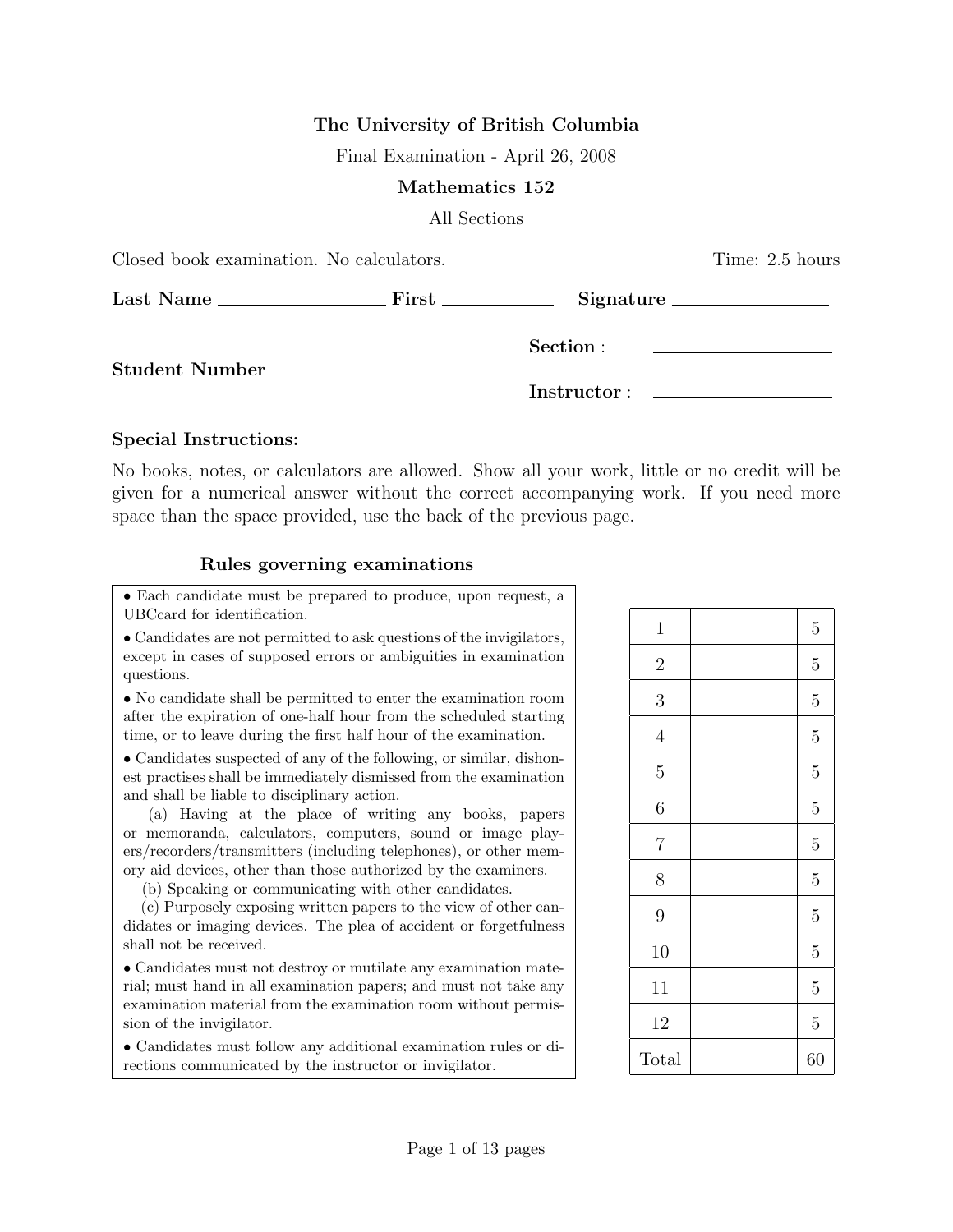April 26, 2008 Math 152 Name: 2008 Math 152 Name: 2008 Page 2 of 13 pages

[5] 1. Find the equation of the plane passing through the points  $(1,1,1)$ ,  $(1,-2,0)$ , and  $(0,0,3)$ .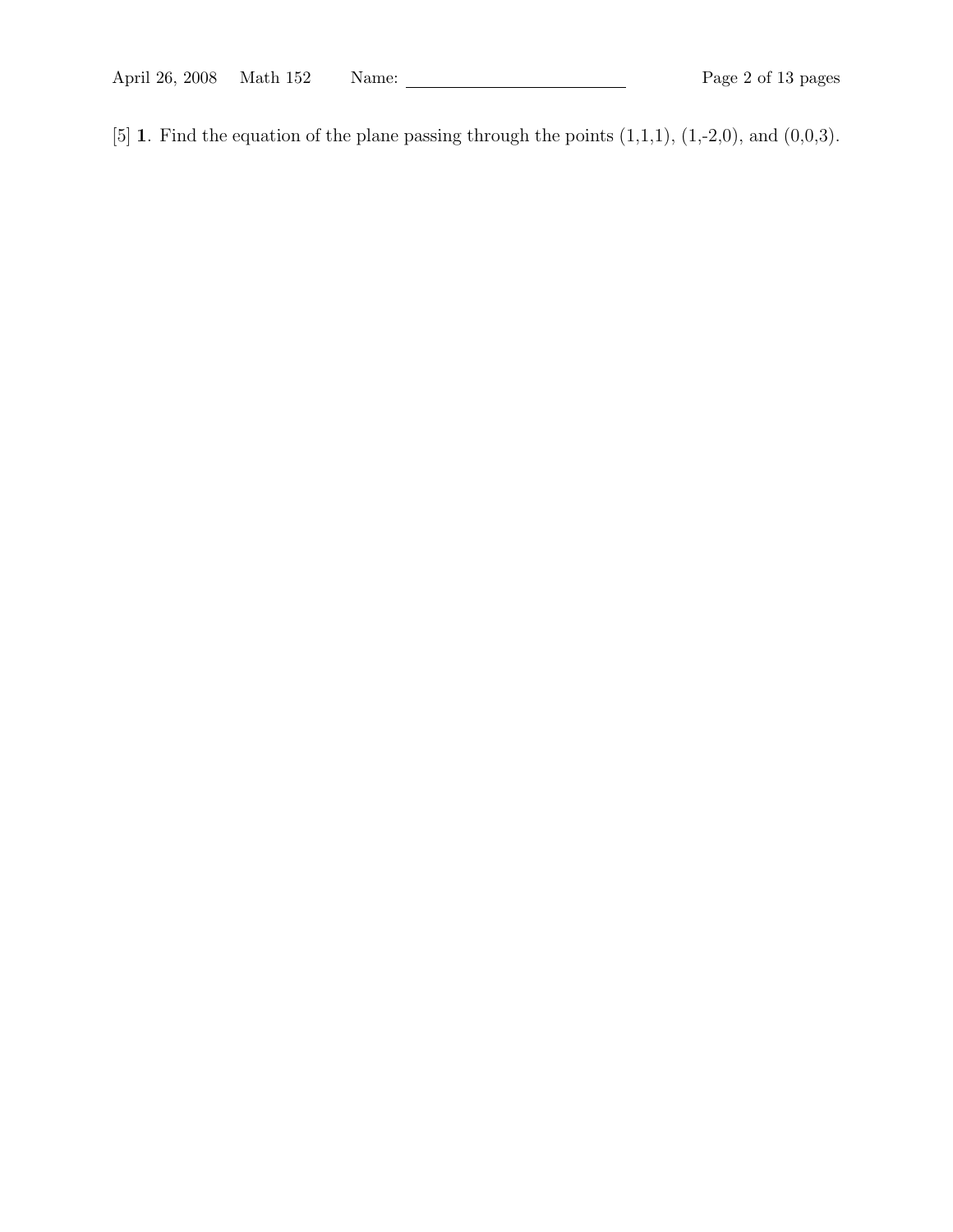[5] **2**. T is a linear transformation from  $R^2$  to  $R^2$  with matrix representation

$$
\mathbf{T} = \left[ \begin{array}{rr} 1 & -1 \\ 1 & 1 \end{array} \right]
$$

- (a) [1] If  ${\bf x} = [1, 2]^T$  what is  $T({\bf x})$ ?
- (b) [3] For which vector **y** is  $T(y) = [1, 2]^T$ ?
- (c)  $[1]$  Describe the action of T geometrically.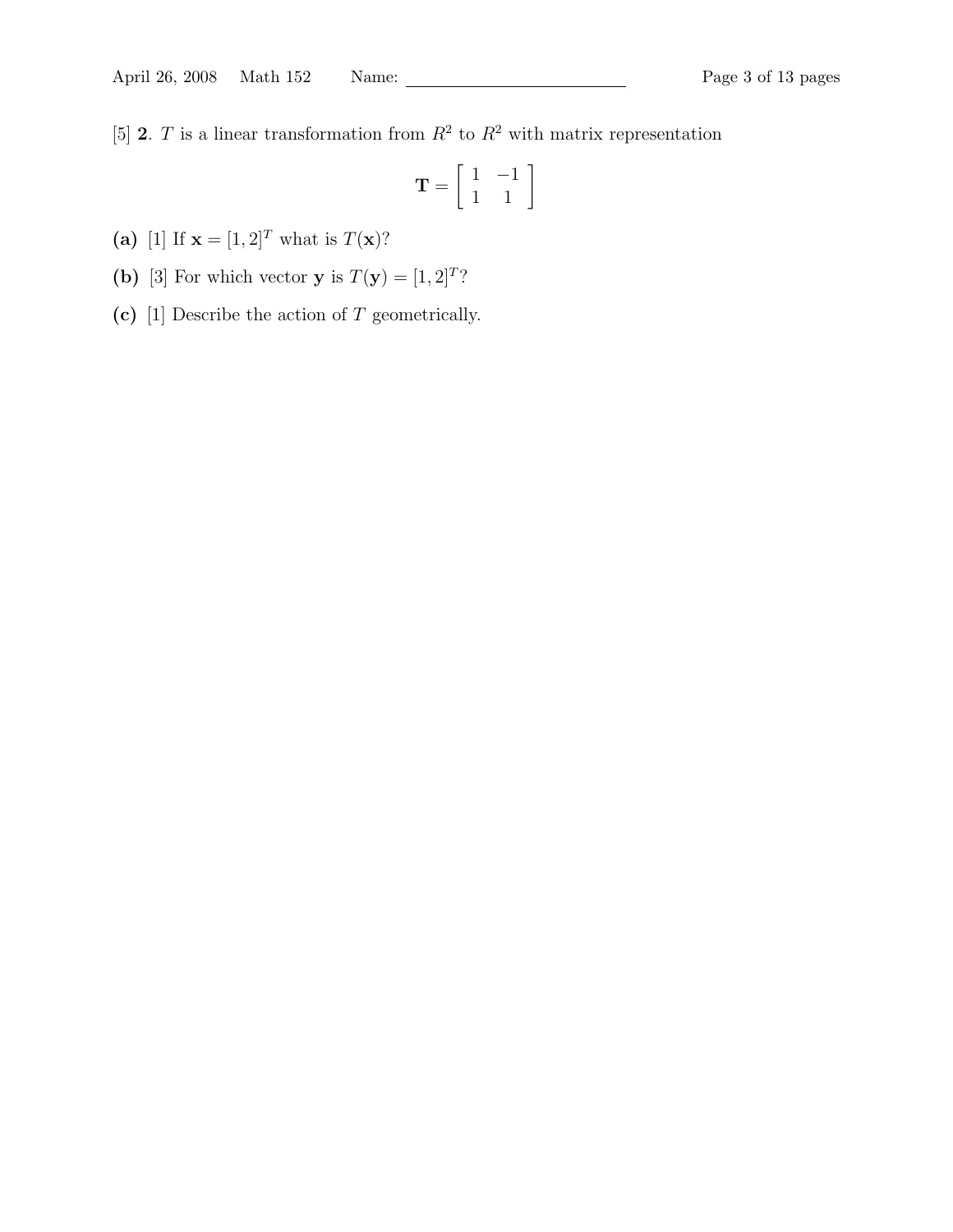[5] 3. Find all solutions of

$$
x_1 + x_2 + x_3 = 0
$$
  

$$
x_1 - 2x_2 + x_3 = 0.
$$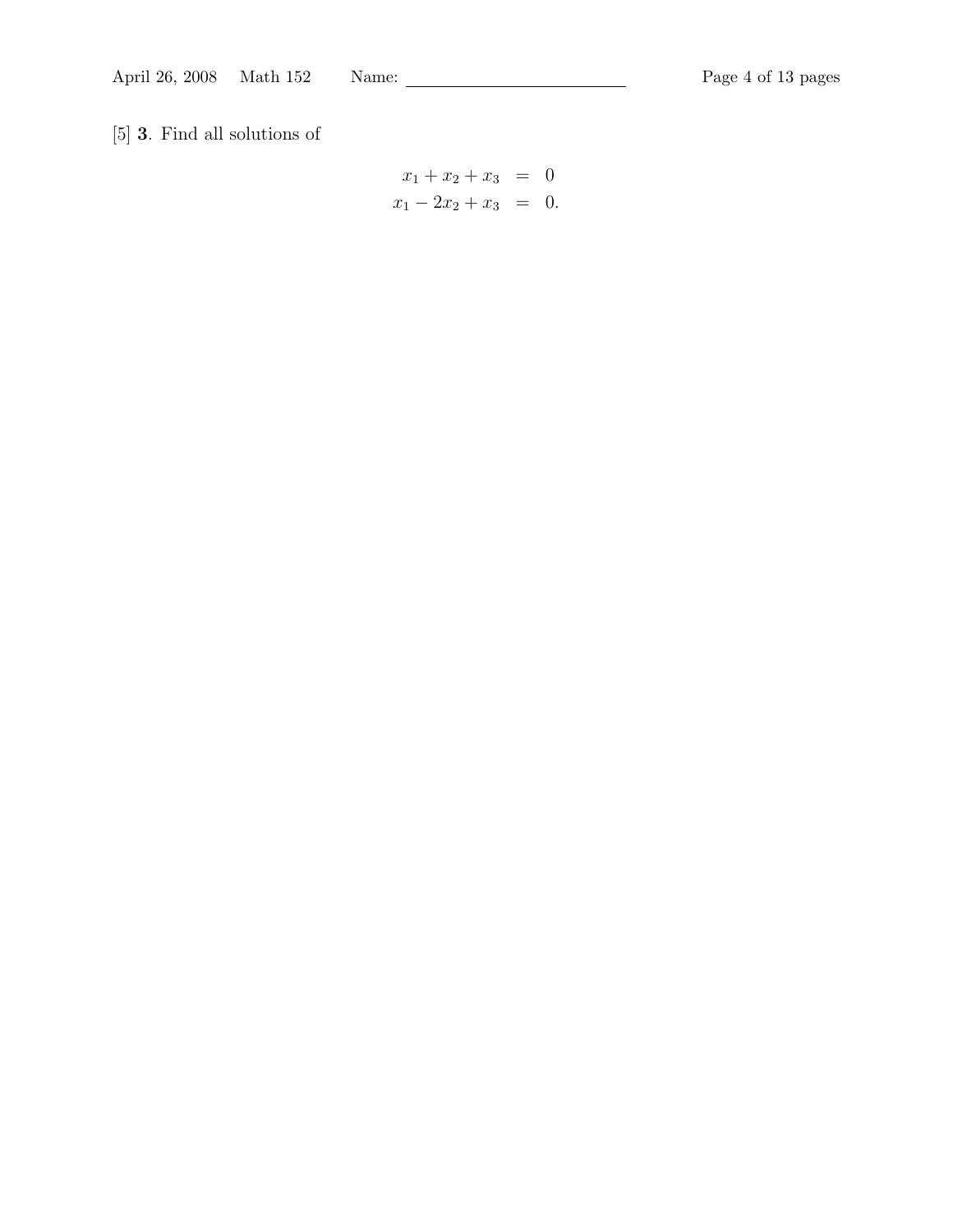[5] 4. Find the determinant of

$$
\mathbf{A} = \left[ \begin{array}{rrrr} 1 & 2 & 3 & 4 \\ 5 & 0 & 6 & 7 \\ 0 & 4 & 1 & 2 \\ 3 & 0 & 8 & 9 \end{array} \right]
$$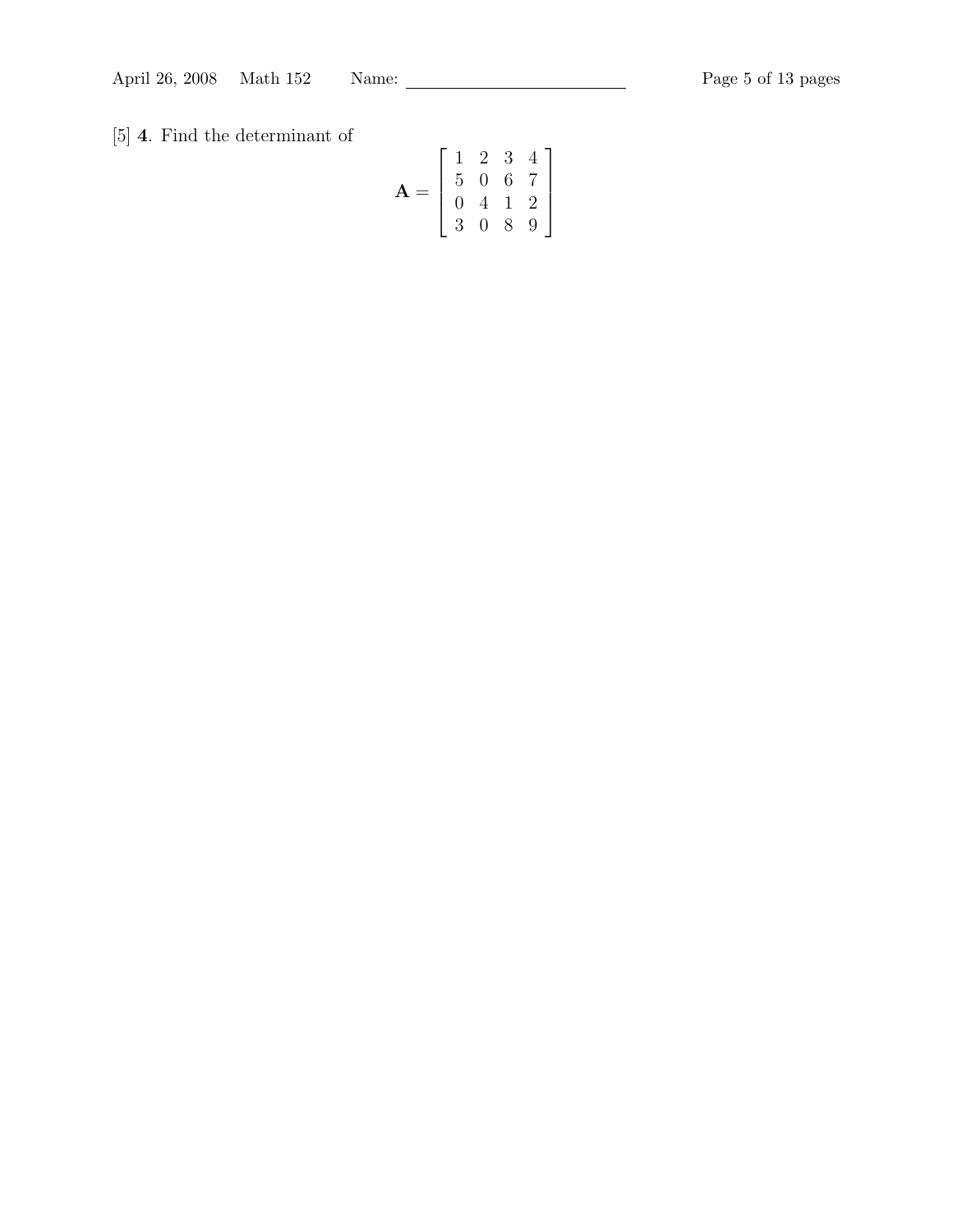[5] 5. Find the inverse of

$$
\left[\begin{array}{ccc}2&1&3\\2&0&1\\1&0&1\end{array}\right]
$$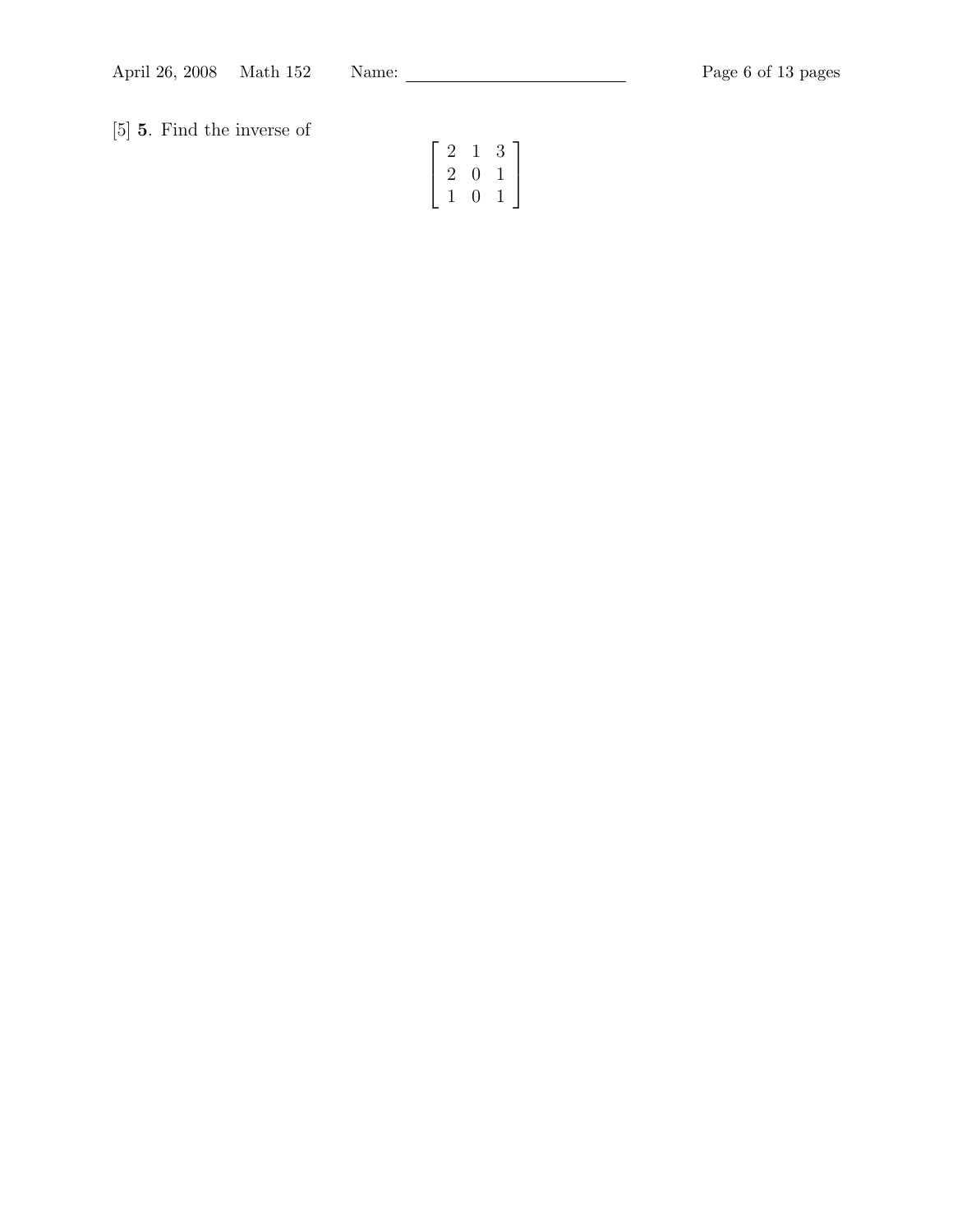[5] **6**. Find the solution  $\mathbf{x}(t) = [x_1(t), x_2(t)]^T$  to the differential equation system

$$
\begin{array}{rcl}\n\frac{dx_1}{dt} & = & x_1 + 2x_2 \\
\frac{dx_2}{dt} & = & 2x_1 + x_2\n\end{array}
$$

with  $x_1(0) = 1$  and  $x_2(0) = 2$ .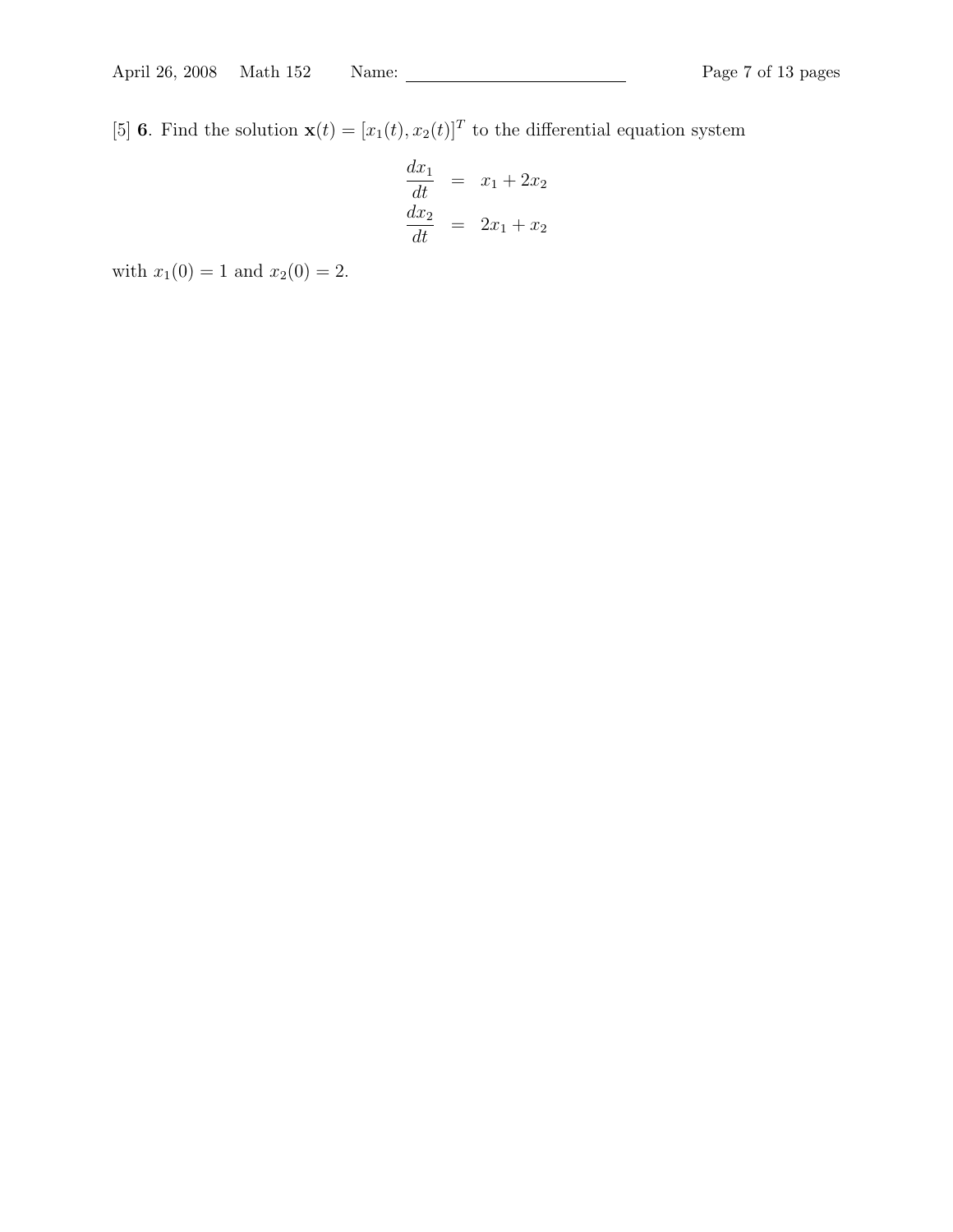[5] 7. Find the eigenvalues and eigenvectors of

$$
\left[\begin{array}{ccc} 0 & -4 & 0 \\ 1 & 0 & 0 \\ 0 & 1 & 0 \end{array}\right]
$$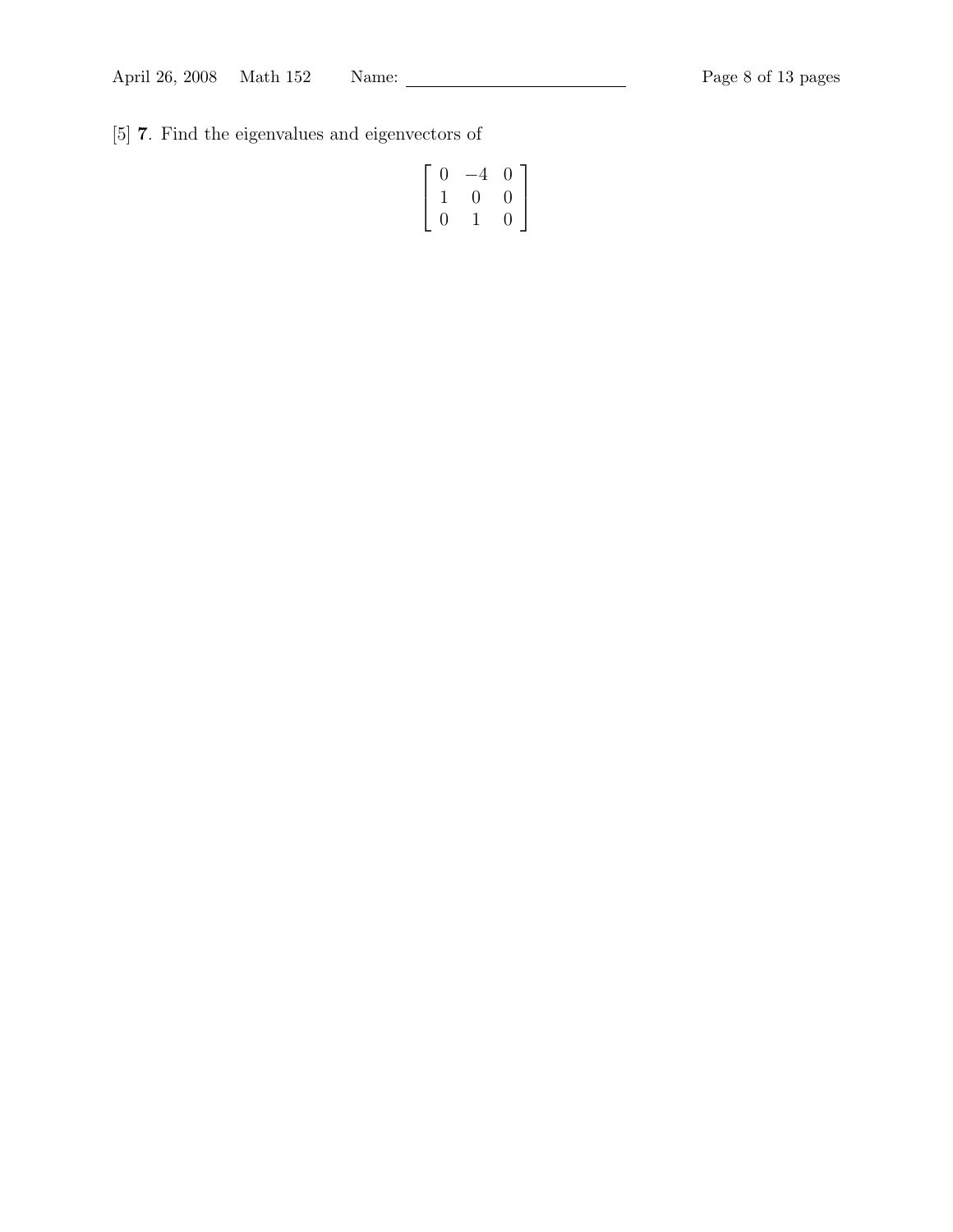[5] **8**. Consider the system of equations for  $\mathbf{x} = [x_1, x_2]^T$ :

$$
x_1 + 2x_2 = 1
$$
  

$$
x_1 - x_2 = 5
$$
  

$$
2x_1 + 3x_2 = 1
$$

- (a) [1] Show that the system has no solutions.
- (b) [3] Find the least squares solution.
- (c) [1] Write the quadratic function in  $x_1$  and  $x_2$  that your solution in part (b) above minimizes. You do not need to simplify your answer.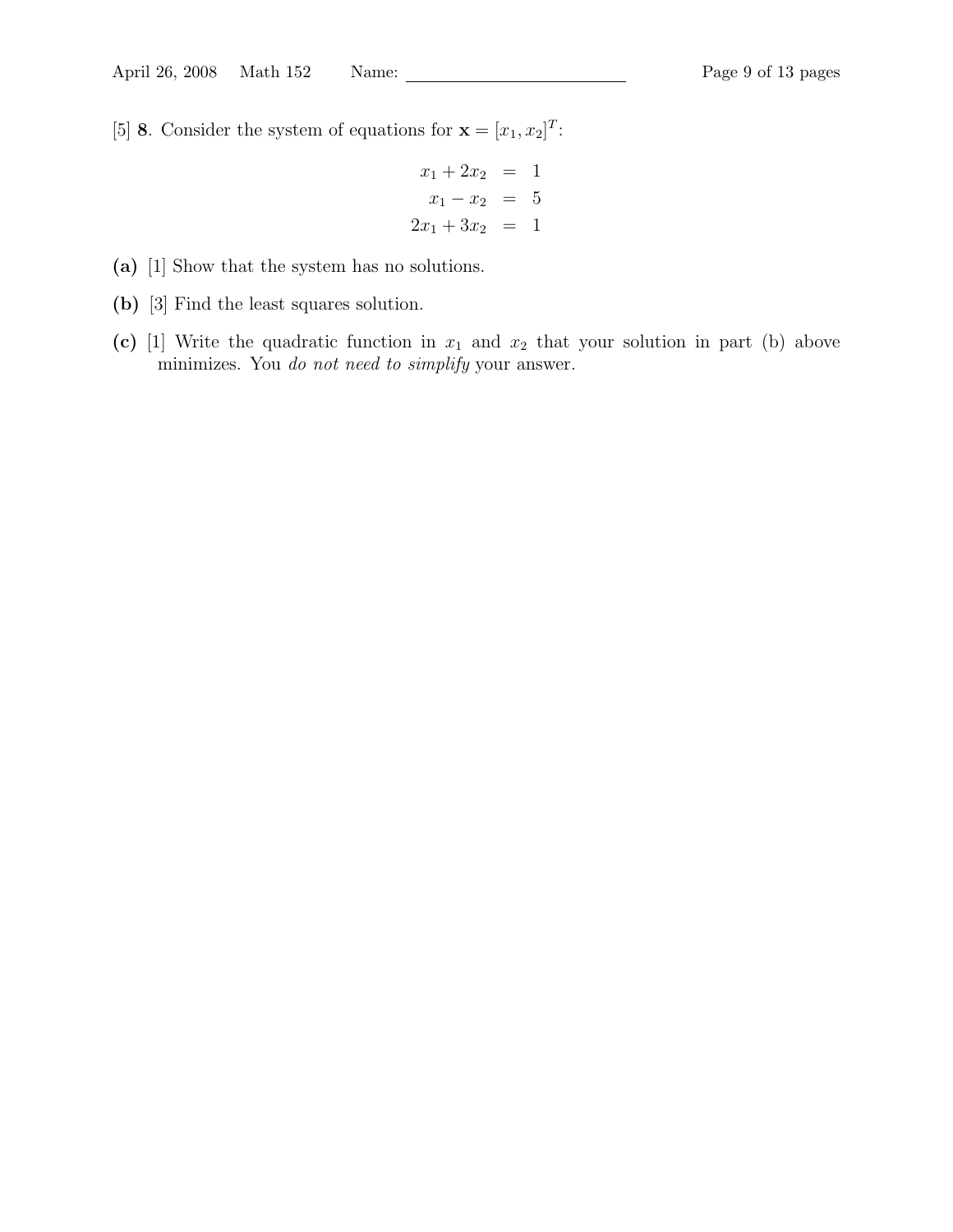[5] 9. Consider the transition matrix from a random walk given below:

$$
\mathbf{P} = \left[ \begin{array}{cc} 1/2 & 1/3 \\ 1/2 & 2/3 \end{array} \right]
$$

Let  $x_1^{(n)}$  $\binom{n}{1}$  and  $x_2^{(n)}$  be the probabilities of being in states 1 and 2 respectively after *n* steps of the walk.

- (a) [2] If you begin in state 1 (that is,  $x_1^{(0)} = 1$  and  $x_2^{(0)} = 0$ ) what is  $x_1^{(3)}$  $_1^{(3)}$  (that is, the chance you will be in state 1 after 3 steps)?
- (b) [2] Find the eigenvalues and eigenvectors of P.
- (c) [1] If you begin in state 1 what is the chance that you will be in state 1 after many steps? That is, what is

$$
\lim_{n \to \infty} x_1^{(n)}
$$
?

Your work in part (b) will be very helpful to answer this question.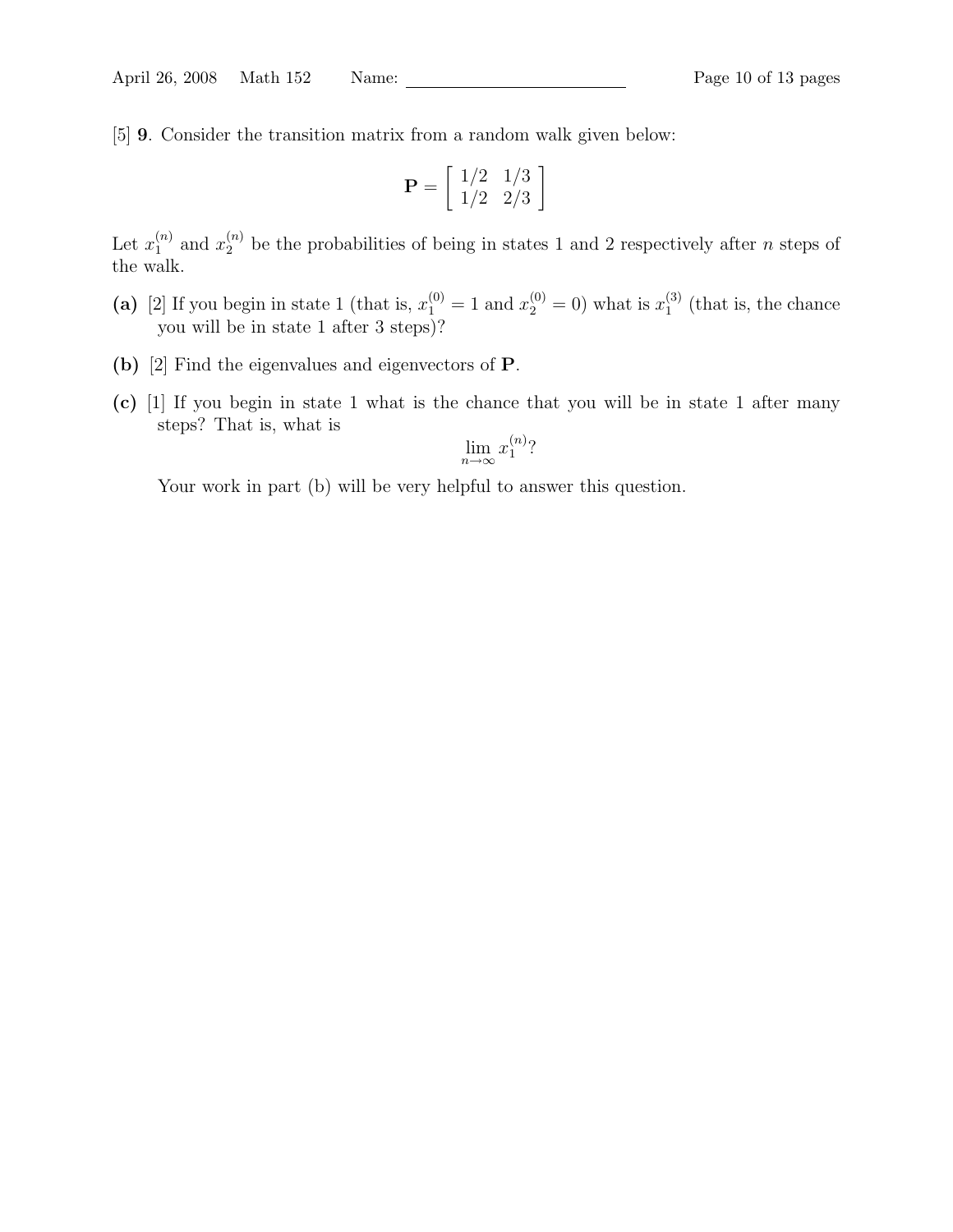[5] 10. Consider the circuit below where  $V_1 = 12 \text{ V}, V_2 = 8 \text{ V}, R_1 = 6\Omega, R_2 = 3\Omega$  and  $R_3 = 2\Omega$ . Find the current *i* through the first voltage source as shown.

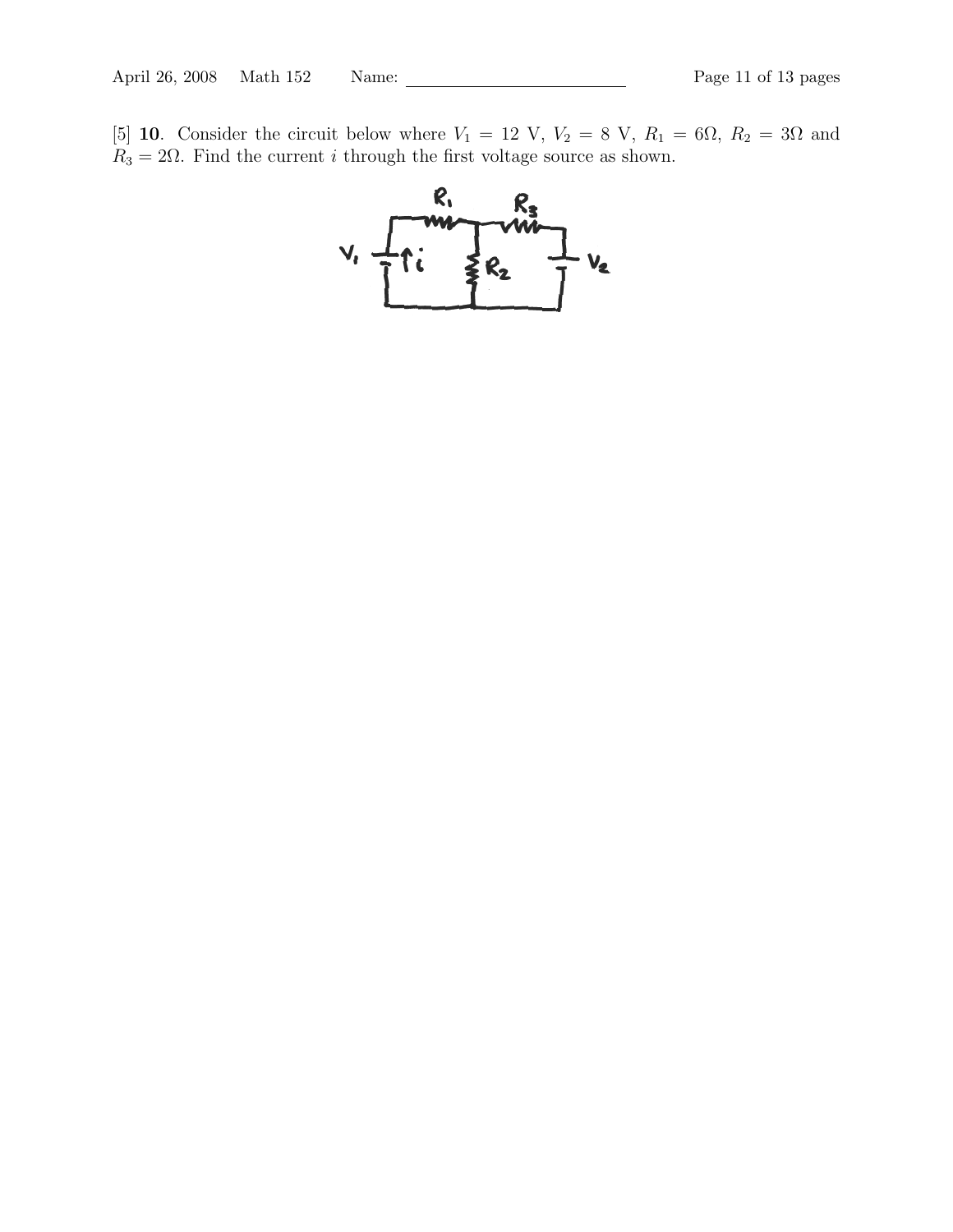[5] 11. The following MATLAB commands were typed in, followed by <enter>:

- $A = [[1 2 2]; [2 1 2]; [2 2 1]]$ ;
- $x = [1 \ 1 \ 1];$
- $y = [1 2 3];$

What will be the result of the following MATLAB commands, followed by  $\leq$ nter>:

- (a) [1]  $x.*y$
- (b) [1] x\*y
- (c)  $[1]$  x\*y'
- (d) [1]  $A \ast x'$
- (e) [1]  $A \x$ '

Recall that in MATLAB, the symbol  $\langle \cdot \rangle$  denotes transpose. *Hint*: one of the commands above will lead to an error message. For this case, describe why an error occurs.